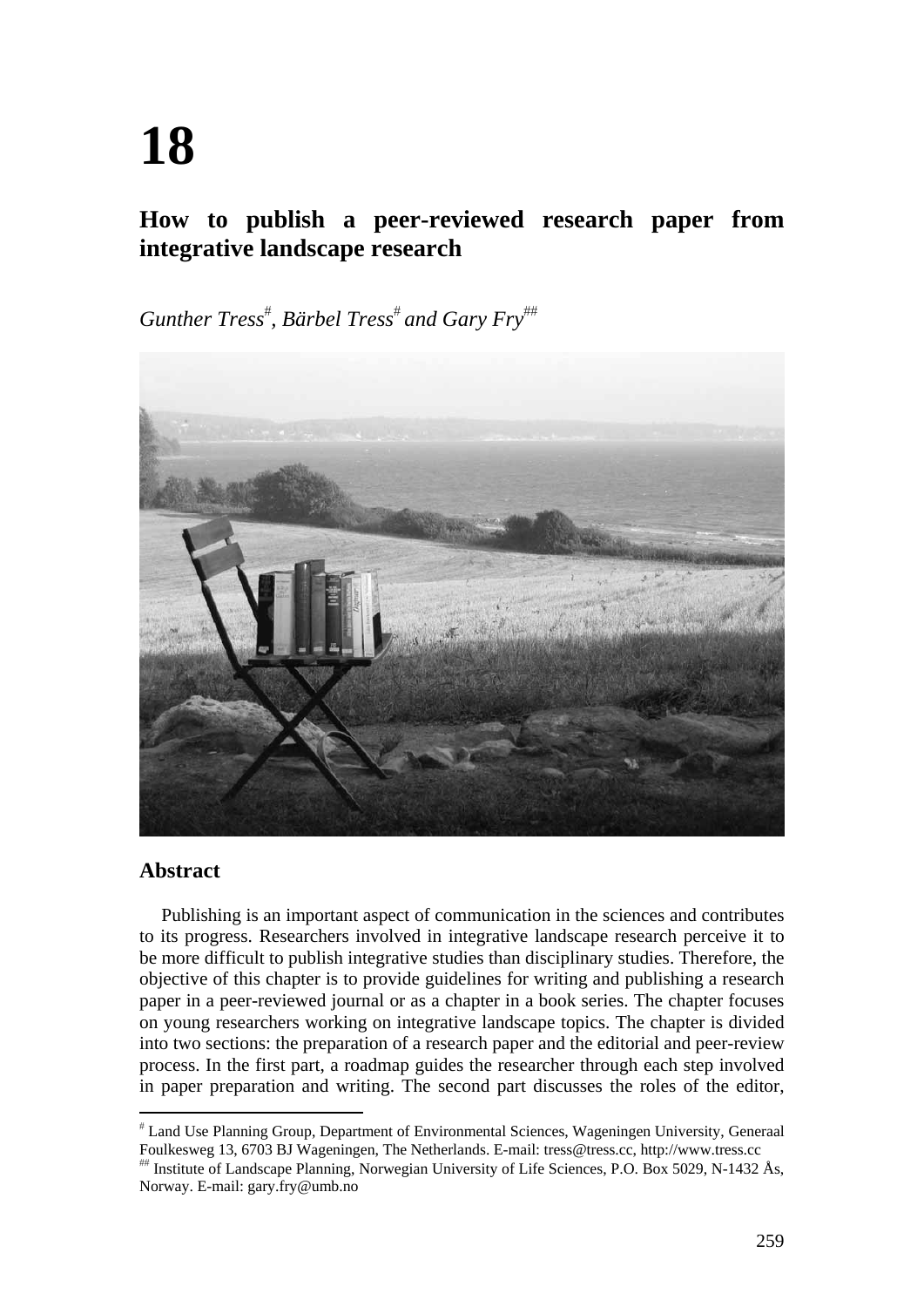referees and publisher and describes the editorial and peer-review process. The chapter concludes with guidelines for successful publication, from preparation to acceptance.

**Keywords:** publishing; manuscript preparation; manuscript structure; review criteria; editorial process; interdisciplinary; transdisciplinary

# **Introduction**

The aim of this chapter is to provide guidelines for writing and publishing a research paper in a peer-reviewed journal or book. The chapter focuses on young researchers and PhD students, who are less experienced with the writing, peer-review and publishing process. Special attention is given to problems and challenges related to publishing from integrative (i.e. interdisciplinary and transdisciplinary) landscape research. Additionally, the chapter provides a brief introduction to the editorial and review process of a peer-reviewed research paper to give authors an overview of the steps taken prior to publication. Finally, the chapter closes with guidelines and recommendations for successful preparation and submission of a research paper.

# **Why publish?**

While immersed in integrative research, young researchers struggle with challenges of integration, as described by Fry (2001), Spanner (2001), Bruce et al. (2004), Jakobsen et al. (2004), Fry et al. (2005) and Tress et al. (2005; 2005). They must cope with different academic traditions, different methodologies, distances separating research teams, difficulties in leadership and personal chemistry, lack of common terminology, unsuitable organizational infrastructure and the additional time needed for integration. Frequently, researchers feel compelled to devote more energy, effort and resources to meeting these challenges, realizing integration, and solving 'real-world' problems than to publishing from integrative research. Researchers may even question the need to publish, seeing it as an old-fashioned habit of traditional disciplinary research. Rest assured, it is not. We see four main reasons why researchers from integrative projects should publish:

- 1. Publishing is an important part of research communication! The foremost reason for publishing research results is to communicate the findings to other people. Within academia, publishing fulfils the aim of communicating research results to other researchers and potential users.
- 2. Publishing contributes to scientific progress. Publishing assures that new findings get known as widely as possible among a group of researchers dealing with a certain topic. Other researchers benefit from the new findings and build upon them in their own research.
- 3. Publications are academic currency. Researchers are evaluated according to the number of publications they have produced. Funds for research projects and travel grants are allocated based on publication records. Career promotion is also dependent on publishing.
- 4. Publishing is a quality control. Once research results are published they are disclosed to the academic community and can be evaluated and judged by other experts. This helps to test the validity and reliability of research results. This process starts immediately after submitting a paper to a peer-reviewed journal or a book. At this point experts in the field (the peers) review the submission's merit for publication. Thus, once published, peer-reviewed publications – and thereby their authors – have obtained a certain quality label.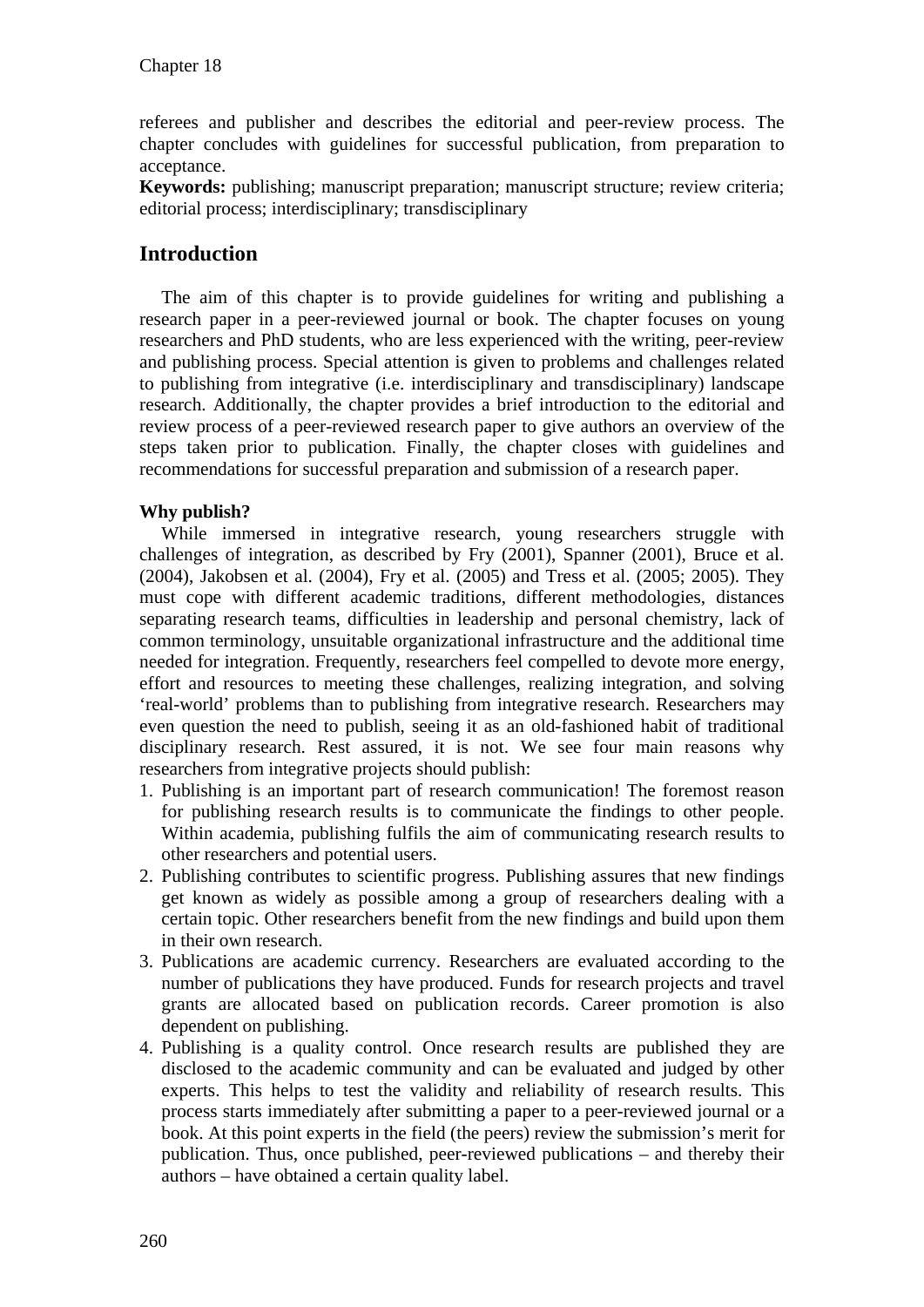#### **Publishing integrative landscape research**

Publishing integrative landscape research fulfils the same important functions as for other types of research: communication, scientific progress, career development and quality control. However, recent research on publishing performance and publication patterns of integrative landscape researchers has shown that they perceive it to be more difficult to publish from integrative research (Tress, Tress and Fry 2005) than from discrete disciplines. Analysis of editorial policies of peer-reviewed journals in the field of landscape research, however, reveals that editors welcome integrative papers (Fry, Tress and Tress 2004) and assert that they do not get enough integrative papers submitted. Therefore, editorial policies cannot account for researchers' reluctance to publish. The perception of difficulty can be attributed to the extra time needed to jointly compile and write up integrative results, reconcile conceptual differences and terminology across research fields, as well as to the lack of experience with the writing and publishing process in general.

#### **Target audience and publication types**

Before starting to write a paper, researchers involved in integrative research have to specify the target audience and type of publication. The target audience can be very heterogeneous because research results might be communicated to researchers from a variety of backgrounds and levels including research managers, policymakers, stakeholders and other end-users, as well as the general public. Defining the target audience also determines the type of publication.

Several types of publications reach the academic audience: books, journal papers, theses, proceedings, reports and online publications. These types receive different degrees of respect in different academic circles. Peer-reviewed journal publications have the highest ranking because of their peer-review system. They are also the most influential in terms of scientific impact and career advancement. Within these media different types of papers can be produced: research papers, review papers, and theory and discussion papers.

*Research papers* are the most common type of paper and include original/primary research done by the authors. *Review papers* present a state-of-the-art overview of a specific and relevant topic within a research field. A review paper does not build on one's own research activities but structures the existing knowledge in this field by compiling the most relevant literature on it. A *theory or discussion paper* either presents new theory developed by the authors or discusses an important and relevant topic in a research field based on existing literature and/or the author's own ideas.

In this chapter, we focus on the communication of integrative research results to an *academic audience* comprising an interdisciplinary readership by preparing peerreviewed research papers for journals or books.

# **Preparing a research paper**

#### **Roadmap for a research paper**

Before starting on a research paper it is helpful to think about following a roadmap for the writing process. Once an idea for a research paper has been developed, the following steps need to be taken:

- 1. The research on which the paper will report must be completed. Preliminary results are less suitable for a full research paper and will most likely not be accepted by a journal or a book editor.
- 2. Select a journal or book where the manuscript will be published.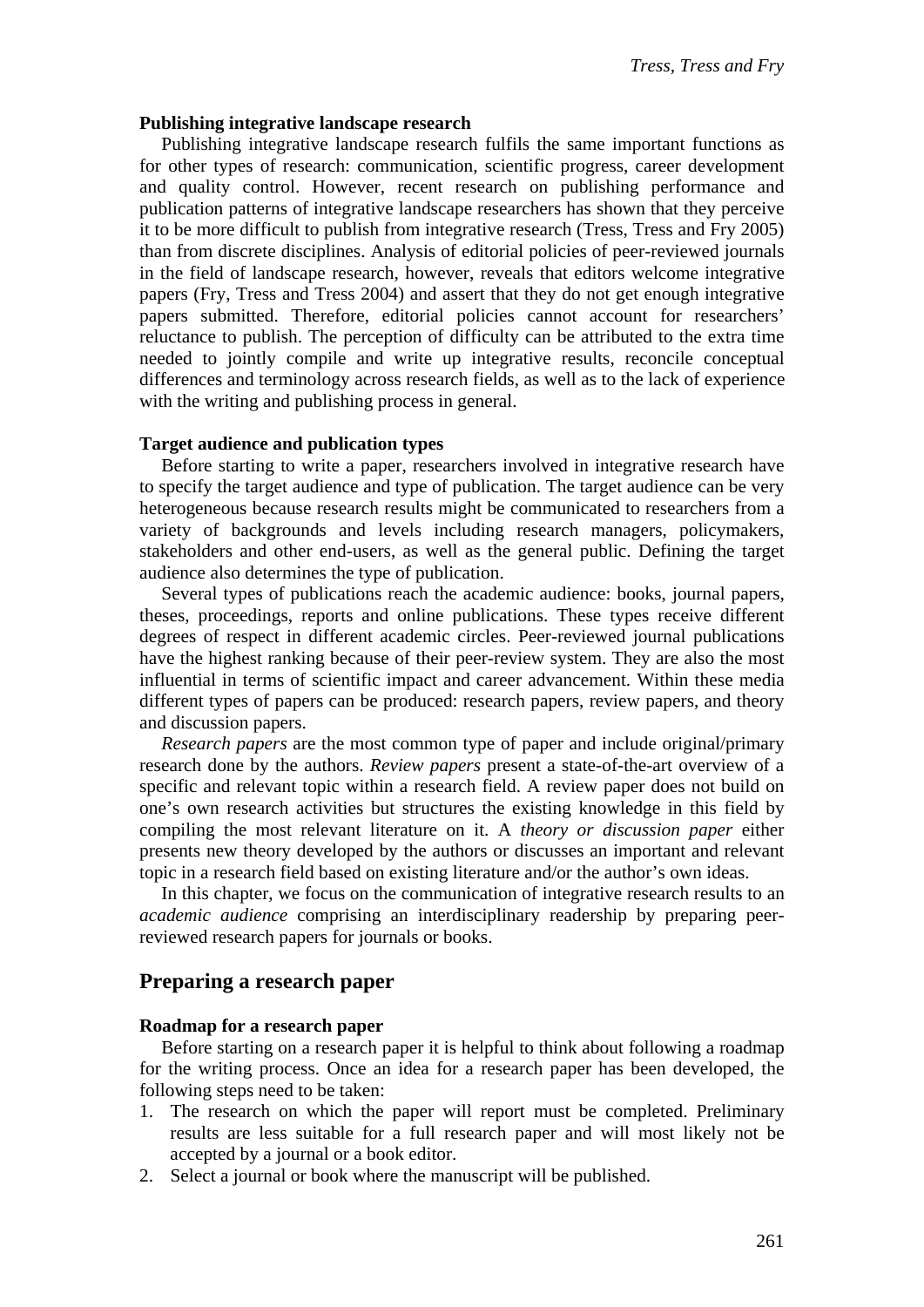- 3. Determine the paper's authorship: identify the first author and the role that coauthors will play.
- 4. Define clear objectives for the research paper.
- 5. Select the paper's working title.
- 6. Organize the paper's main body into sections: introduction, methods, results, discussion and conclusion.
- 7. Write each paper section. Keep the objectives of the paper in mind when writing all sections.
- 8. If applicable, write an acknowledgment section to give credit to other researchers for their help or to refer to research grants.
- 9. Include all references used in the paper in the reference section (can be done in tandem with the writing of the other manuscript sections).
- 10. Choose a precise and informative title as well as keywords that will help identify the paper in database searches.
- 11. Prepare an abstract that summarizes the objectives, methods, results and conclusions sections and gives the reader enough insight to understand what they can expect from reading the paper.
- 12. Format the manuscript according to the guidelines of the given journal or book series. Check the quality and style of language.



Figure 1. Roadmap for an integrative research paper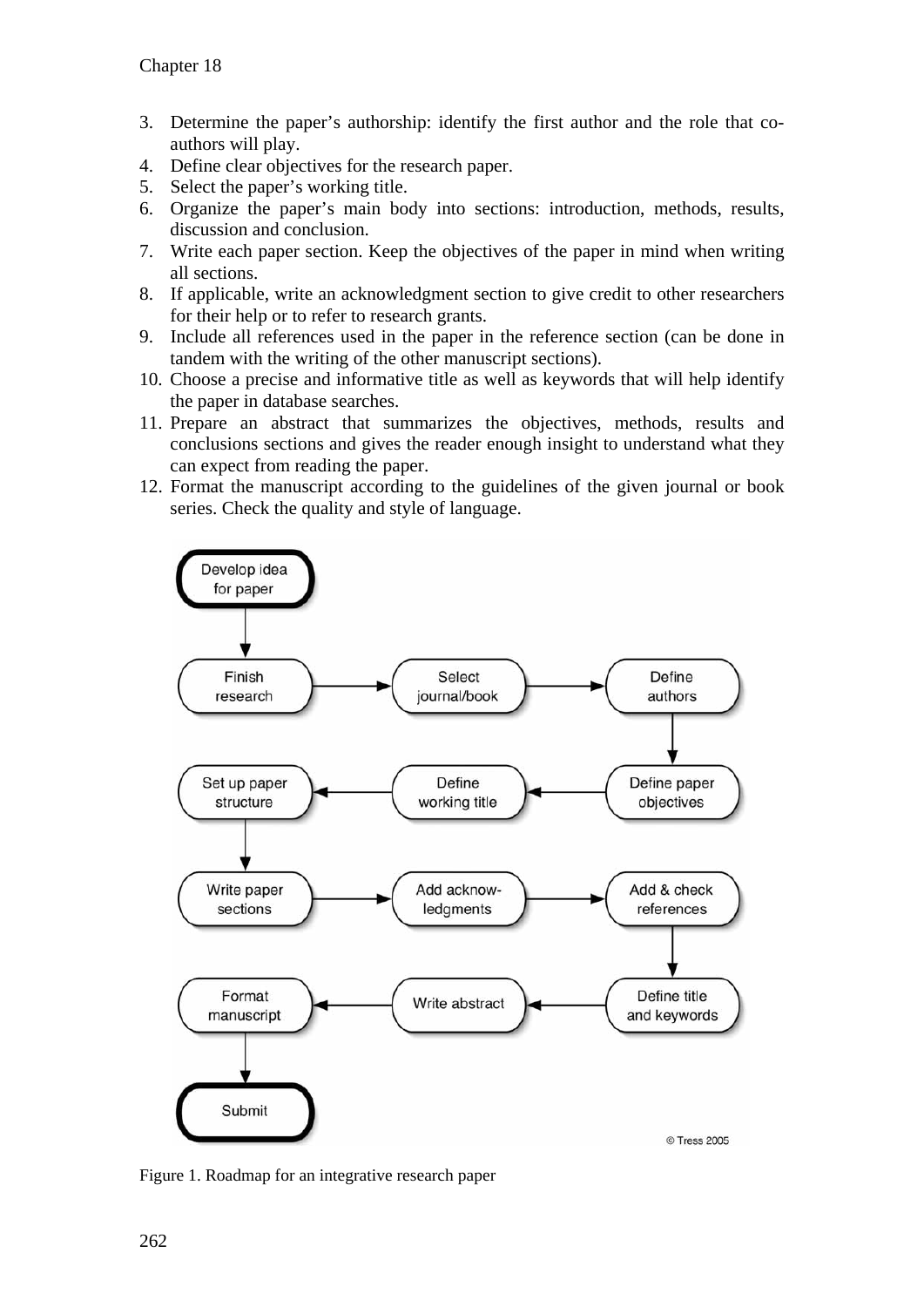As the bulk of the writing process, step 7 is very important, but each of the other steps is important as well. The twelve steps are described below with special attention to the individual sections to be written within step 7. For more discussion of paper writing, refer to Provost (1985), Day (1998), CBE (2002), Luey (2002), Rothwell (2002), Booth (2003), and Gustavii (2003). Figure 1 presents the roadmap for an integrative research paper.

#### **Authorship**

Determining authorship of a research paper is an important step and needs to be done before the writing process starts. Decide whether there is only one author on a paper or an author collective. In a single-author paper the whole writing process is left to the individual author. It is therefore most likely that this author has done the work reported in the paper. In an author collective, usually all authors contribute significantly to the research and the writing. If other people have contributed to the research but have agreed not to be co-authors of the paper, their contribution needs to be acknowledged in the acknowledgment section.

Papers resulting from integrative landscape research are often multi-author papers because several researchers from different disciplines are involved in the research. In this case, the decision of who is the paper's first author and in which order other authors are listed is very important. As a general rule, first author is the one who has done most of the work related to the paper. Co-authors are those who have significantly contributed to the work reported in the paper or written parts of it. Their contribution could be data collecting, analysis, securing funding or other support needed to conduct the research.

The author listed first is considered to be the main contributor to the work and thus receives most of the credit. For multi-author papers in integrative landscape research it may not always be easy to determine one main author because all authors may have contributed equally. In this case authors might consider rotation of first authorship when several papers are to be written. Alternatively, authors can agree to prepare an author declaration that documents the equal contribution of all authors to a paper. We recommend listing only those people as authors on a paper who have had a role in developing the research material or were involved in the writing process.

For the PhD student, it is often the case that their supervisor is listed before the student on his/her first published paper as the supervisor has played a major role in developing the paper from the student's project. In a second paper, as the student becomes more advanced, the roles may change. A third paper may be a single-author paper by the PhD student.

#### **Manuscript structure and the IMRAD format**

Before starting the paper, we recommend outlining the main sections and all necessary sub-sections. This structure should reflect and support the objectives of the paper. For most research papers the IMRAD format is a helpful structure to follow (Day 1998). IMRAD stands for Introduction, Methods, Results And Discussion. Most research papers follow this format in one way or another. However, it is more common in natural-science papers than in papers from social sciences or humanities. It helps authors to organize the research they are reporting in the paper and it helps readers to orient themselves easily. Most journal editors leave the paper structure to their authors. We know, however, that for inexperienced writers the IMRAD format is a great help, assuring that all important aspects of a paper are reported systematically.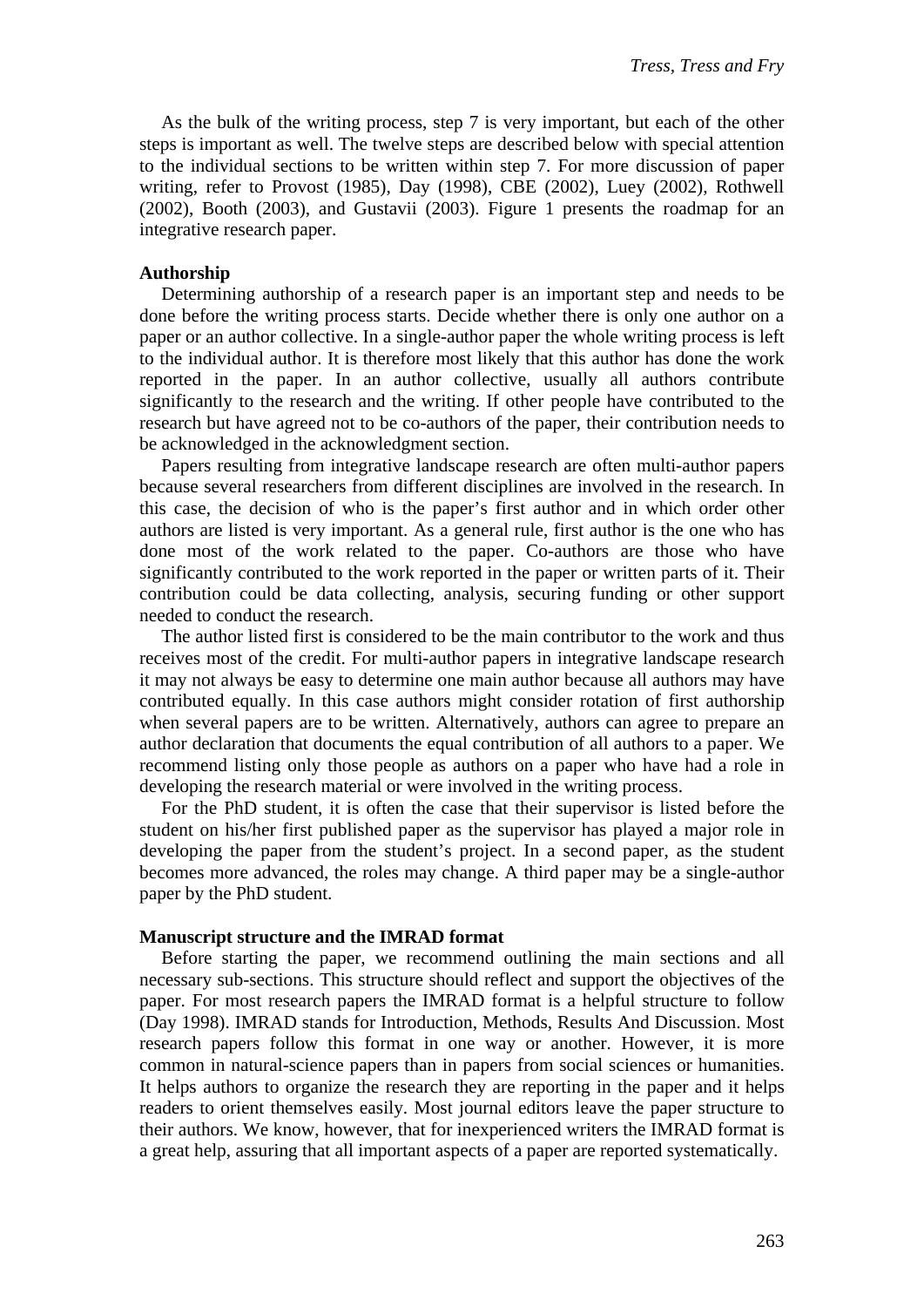Research papers serve other objectives than poetry, novels or fiction; the purpose of a research paper is to communicate research results. The scientific author is not expected to include surprising elements to entertain the reader or to demonstrate eloquence. We recommend the use of simple language, without fancy expressions or sophisticated style. The clearer and more logical a paper is structured, the better it serves its academic purpose. For integrative papers, a well-defined structure is essential because authors and readers may come from different academic/disciplinary backgrounds with various traditions and writing styles.



Figure 2. Manuscript structure and key characteristics of manuscript sections

Although the sections comprising the IMRAD format are the most important elements of the paper, the sections that immediately precede and follow the IMRAD sections are also necessary (see Figure 2). The INDEX contains manuscript title, abstract and keywords as well as author information and contact addresses. This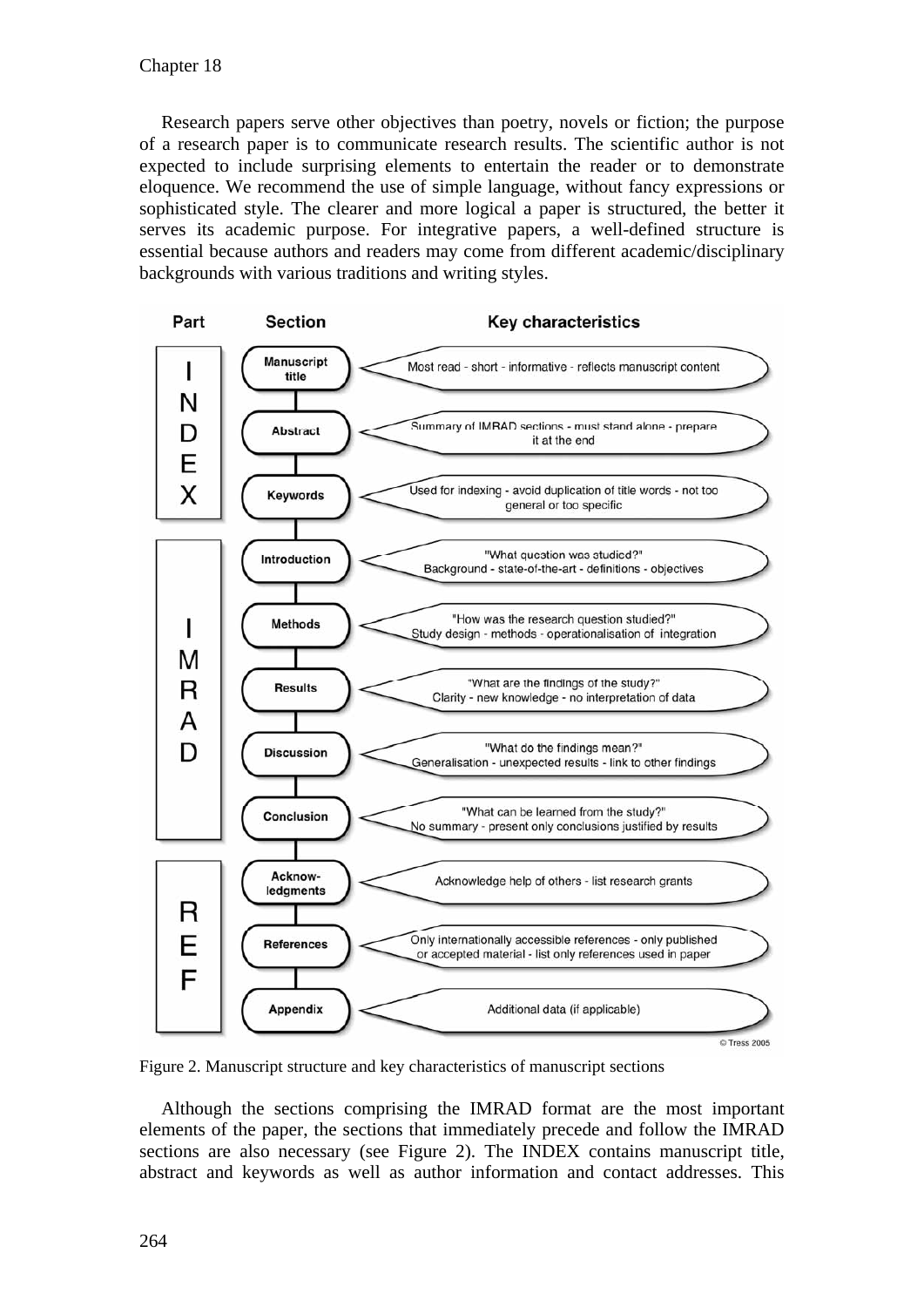information is used for indexing the manuscript and is often read outside of the context of the whole manuscript. The sections at the end of a manuscript comprise the REF section, including acknowledgment, references and appendix. Only the references section is obligatory; the two other appear only if appropriate. Figure 2 illustrates the research paper's organization into these three parts, the sections within them, and the key characteristics of each section. Brief descriptions of each section follow.

Preparing and writing a research paper is not a linear process where one starts with the title, followed by the abstract, the keywords, the introduction, the methods and so on. We recommend first defining the objectives of the paper and then writing the methods section.

#### **Manuscript title**

The title of a manuscript is very important. It is the part that is read most frequently. Most readers will first encounter a manuscript by reading the title. Whether readers access the paper and read it depends on whether the title gives enough information to attract their attention. As a consequence, the manuscript title needs careful preparation. When starting with the writing process of a paper it is good to have a working title. Once the paper is finished, a definitive title needs to be drafted to reflect fully its content. According to Day (1998), a good title includes the fewest possible words to describe adequately the content of a manuscript. A title should be understandable when read in isolation from the paper. Avoid abbreviations and jargon in the title and try to be as concise as possible. The title of a manuscript need not be a full grammatical sentence; therefore, articles ('a', 'the') can be left out (e.g. "Analysis of …" instead of "The analysis of …").

#### **Manuscript abstract**

The abstract is a mini-version of the whole paper. This section informs the reader about the general content and determines the paper's relevance for the reader. An abstract is the second most frequently read part of a research paper. It needs to raise the reader's interest. It is written as one paragraph, normally not exceeding 250 words. Literature references are left out. The abstract should inform the reader about the objective of a paper, its context, the methods, the main results, the points of discussion and the chief conclusion. As a general rule, each manuscript section is summarized in approximately two to three sentences. Never present statements and conclusions in the abstract that are not included in the paper.

# **Manuscript keywords**

Keywords are used to index the paper in the bibliometric databases and to help readers find papers within a certain subject field. For each paper, the author defines approximately five to seven keywords. It is not necessary to repeat keywords that are already included in the title because the title is also used for indexing in databases. Instead, keywords are used to give additional information. Keywords can also include short phrases, but in any case they should be neither too general nor too specific. Keywords like 'research' and 'landscape' are of no great help in publishing a paper on landscape research because too many other papers would fall under the same search criteria; similarly, keywords are not helpful when they are so specific that interested readers would be unlikely to use them in their search. We recommend that authors test their keywords by typing them into reference databases (such as Science Direct,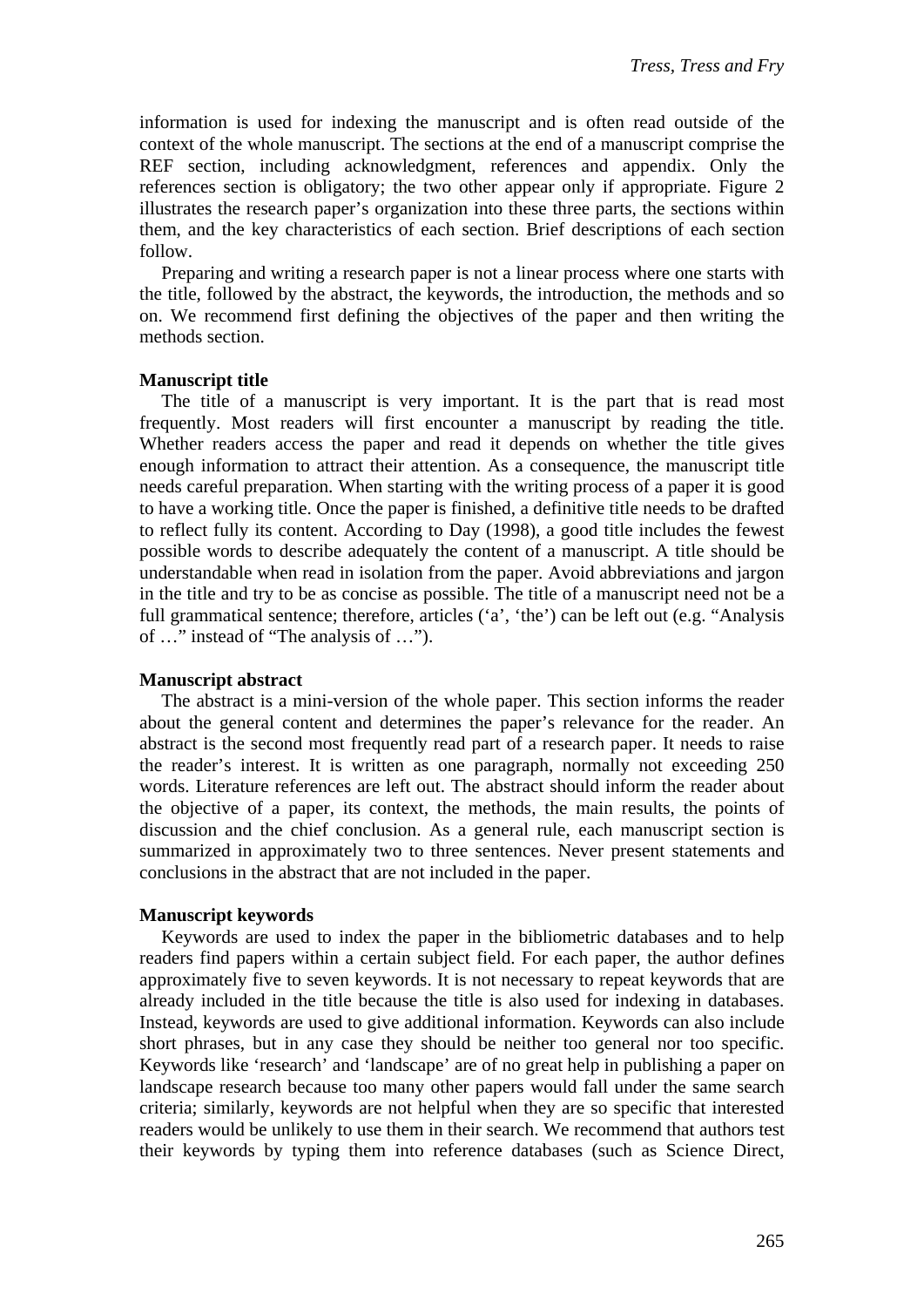Scirus, ISI, Current Contents and others) and seeing whether they achieve a satisfying search result.

#### **Introduction**

As a general rule, the introduction informs the reader about the subject reported in the paper. The introduction supplies the reader with sufficient information on the motivation for, and context of, the study to understand and evaluate the results presented in the manuscript. All relevant information should be included so that the reader does not need to read previously published studies to understand the manuscript. A state-of-the-art overview helps the reader to understand the international context and relevance of the study's results.

Open the introduction with the arguments for the importance of a specific topic and the scope of the problem. Then, review the literature not only to communicate the latest findings within the field but also to identify gaps that need additional research. Ideally, this research paper fills some of those gaps. It is highly important to state the objective of the paper in the introduction. A clear aim permits the reader to understand the research question to be answered. A paper without objectives is a major barrier in communication between authors and readers; readers are left wondering why the research was done and what is the key message of the paper.

All terms and concepts used in the paper should be briefly explained in the introduction. Integrative research papers benefit particularly from this clarification since authors from different academic disciplines use concepts that are probably wellknown within their peer group but not by the paper's broad readership. The introduction may also be used to state briefly the key methodological steps taken to reach the research objectives and introduce the structure of the paper.

# **Methods**

The methods section of a paper is needed to inform the readers about the approach to the research question. This section explains the experimental design of the study and provides sufficient background information to help the reader understand, evaluate and potentially replicate the study. This section is set up chronologically, explaining the different methodological steps one after the other. In integrative landscape-research papers, attention should be given to two issues. First, the different methodologies applied in the study need explanation since the methodologies used by different disciplines might be unfamiliar to readers with other backgrounds. Common methodologies that the interdisciplinary research team has developed across disciplinary borders need special introduction. Second, the reader will be interested in the approach and realization of research integration. It is not enough simply to state that the study was integrative (Tress, Tress and Fry in press). The methods section should give insights into the methodological and conceptual steps that distinguish this study from a disciplinary or multidisciplinary one.

To be of any scientific merit, the methods must be clearly described. The way that methods lead to results must be understandable and reproducible, especially concerning methodological or experimental design. Papers get rejected when there are doubts about the methodology. The description of methods is equally important in the natural sciences, social sciences and humanities, whether approaches are quantitative or qualitative. Helpful criteria for describing the methodological quality of a study can be found in Van der Sanden and Meijman (2004).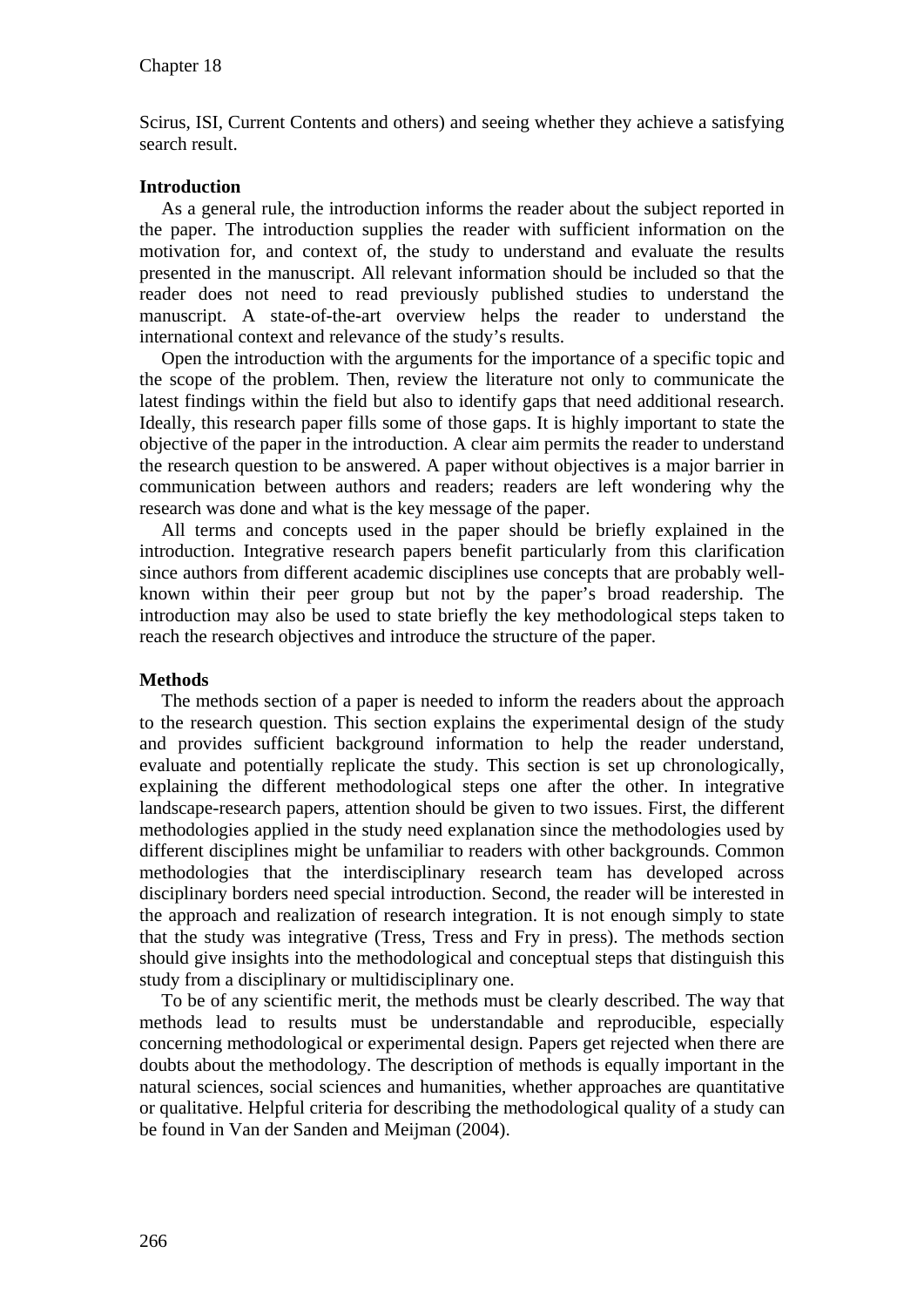# **Results**

This section informs the reader about a study's findings. Less experienced authors consider this section to be the most important one and focus more on the results than the methods or discussion. Yet, in a paper that communicates the whole research process, the results section represents only one element. Results sections need not be very long; they are often the shortest part of the paper. Simply present your results sequentially and concisely. When integrative landscape research is the topic, readers will want to know whether the integrative methodology has led to results that could not have been derived in another way. The results section is the part of the paper that presents the contribution of new knowledge to the existing body of scientific knowledge. We do not recommend combining the presentation of results with their interpretation in one section. Keeping the two parts separate ensures that the reader clearly differentiates results from interpretations. It is helpful to use figures, tables and plates to present the data and findings in this section, but avoid repeating results in the text which are already given in figures or tables.

#### **Discussion**

In this section the reader is informed about the wider meaning and importance of the findings presented in the results section. In the discussion section, the author starts interpreting the data. The discussion section in an integrative research paper is probably the most difficult section to write but is also the most important. It is here that the reader comes to understand the relevance of the findings. The discussion section can often be structured around four topics: (i) the context of the specific findings and potential for generalization; (ii) unexpected results, extreme observations or lacking correlations; (iii) relationship of this study's findings to previous findings in similar or related published research; (iv) theoretical implications of the presented work and its practical application. The discussion section *discusses* the findings; it does not recapitulate or repeat them. The discussion section relies heavily on a sound state-of-the-art overview (as presented in the introduction).

# **Conclusion**

In the IMRAD format the conclusion closes the discussion section. We recommend that conclusions be presented in a separate section because they are the third-most frequently read section (after the title and abstract). Furthermore, it is easier for the reader to identify the conclusion when it is separated from the discussion. The conclusion section presents the main conclusions that can be drawn from the presented research. State the conclusions as clearly as possible and make sure they are based on evidence presented in the paper. The conclusion is not a summary section where all parts of the manuscript are repeated.

# **Acknowledgements**

The purpose of this section is to acknowledge all significant support that the author received in conducting the research and writing the paper. For integrative research papers, it is a section frequently included because authors acknowledge help from other members of the project team or from stakeholders outside academia. Authors might also wish to acknowledge research grants. However, authors are asked to keep the acknowledgements short and limit them to necessary information. The acknowledgement section has no influence on the evaluation of a manuscript and is thus not important for the paper's acceptance or rejection.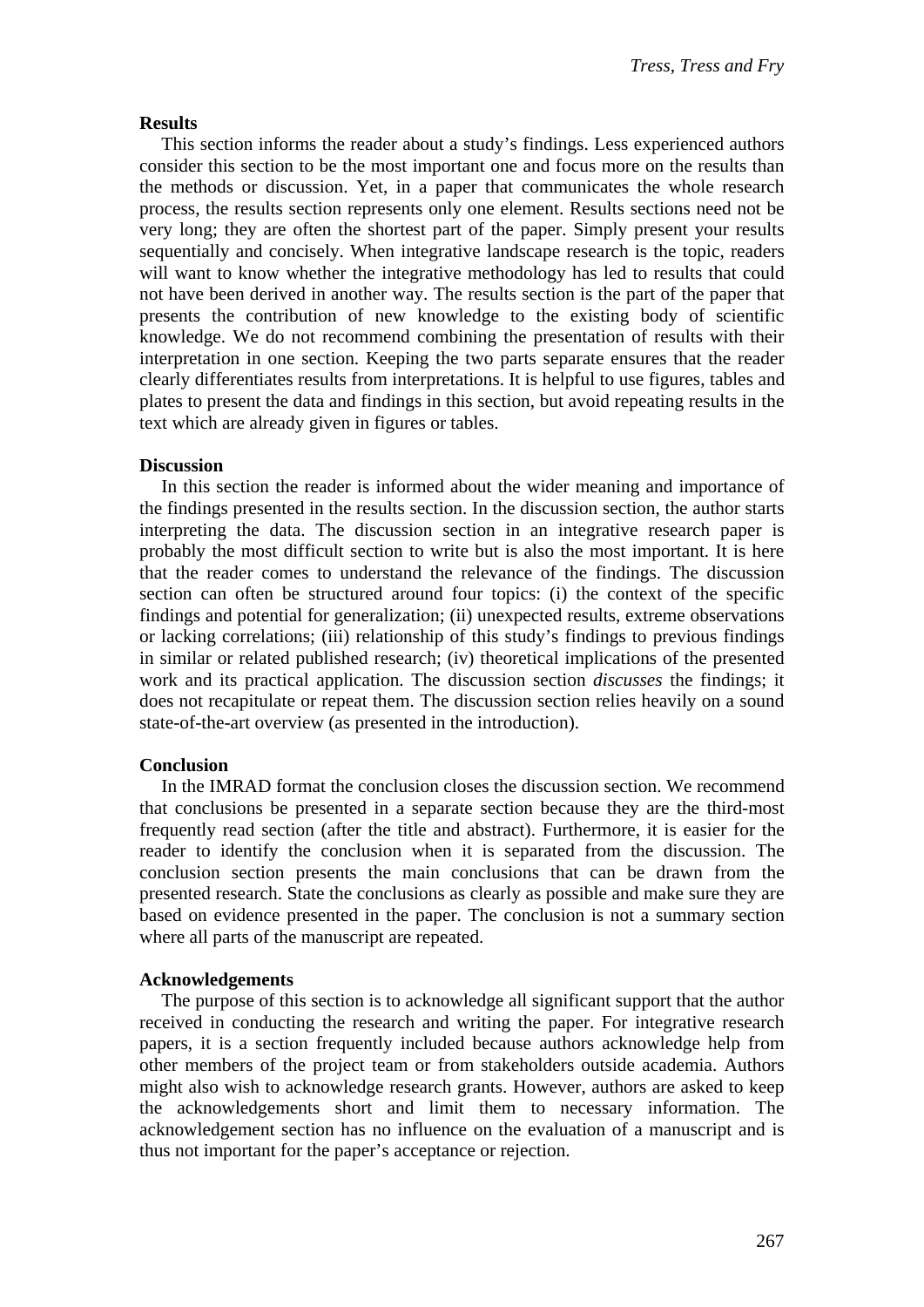# **References**

The purpose of the references section is to list all literature that was consulted for the manuscript. With the help of the reference list the reader is able to access all works referred to in the paper. In a peer-reviewed paper, it is important that readers can access the publications to verify the author's arguments and claims. Therefore, the use of publications that cannot be accessed through the international library systems and search databases – i.e. unpublished material, data, abstracts, theses, reports and other secondary material – should be avoided. Wherever possible, a research paper should include mainly English-language literature because publications in other languages cannot be read by most readers. The exception is subject areas where national publications dominate.

Only publications that are actually published or accepted for publication can be taken up in the reference section; in the latter case these publications are referred to as "in press". Submitted manuscripts or papers in review cannot be included in a references section; they can be referred to in other sections as "submitted".

Most journals and books have a specific style for formatting references. Authors are asked to prepare the references sections according to this format prior to first submission. Most formatting and spelling mistakes are made in references sections. Such mistakes can make it impossible for the reader to access the original source material.

# **Appendix**

The appendix can be used to present additional data that are not critical to understanding the manuscript. An appendix can include an example of a questionnaire or a data table with detailed results that are of interest to the expert. Most papers do not need an appendix.

# **Ethical considerations**

Authors need to consider ethics when preparing an integrative research paper. In addition to the ethical conflicts that might be related to the research itself, the process of writing and submitting a paper can also raise ethical questions. As a general rule, authors who use the material of others must have permission to use the material and must acknowledge it. For published material it is enough to give full acknowledgment and reference to the original source. For unpublished material, authors must have a written declaration upon submission. The general ethical code of good conduct in publishing does not allow one to use, copy or plagiarize the material of others without full acknowledgment. Disregarding this code may lead to violation of intellectual property rights and copyright, which carries serious legal and disciplinary consequences.

A research paper that is based largely on the material of others – even if fully acknowledged – will be rejected for publication for lack of originality. A piece of research only satisfies the criterion of originality on first publication in a peerreviewed journal. Multiple papers may come from the same project (e.g. a PhD project) but need to be split up in clearly distinguishable pieces. Repetitive publication of the same material is considered poor scientific practice. For more information on ethical aspects of publishing, refer to Serebnick (1991), Day (1998), Luey (2002), Rothwell (2002), Bulger (2004) and Zwart (2004).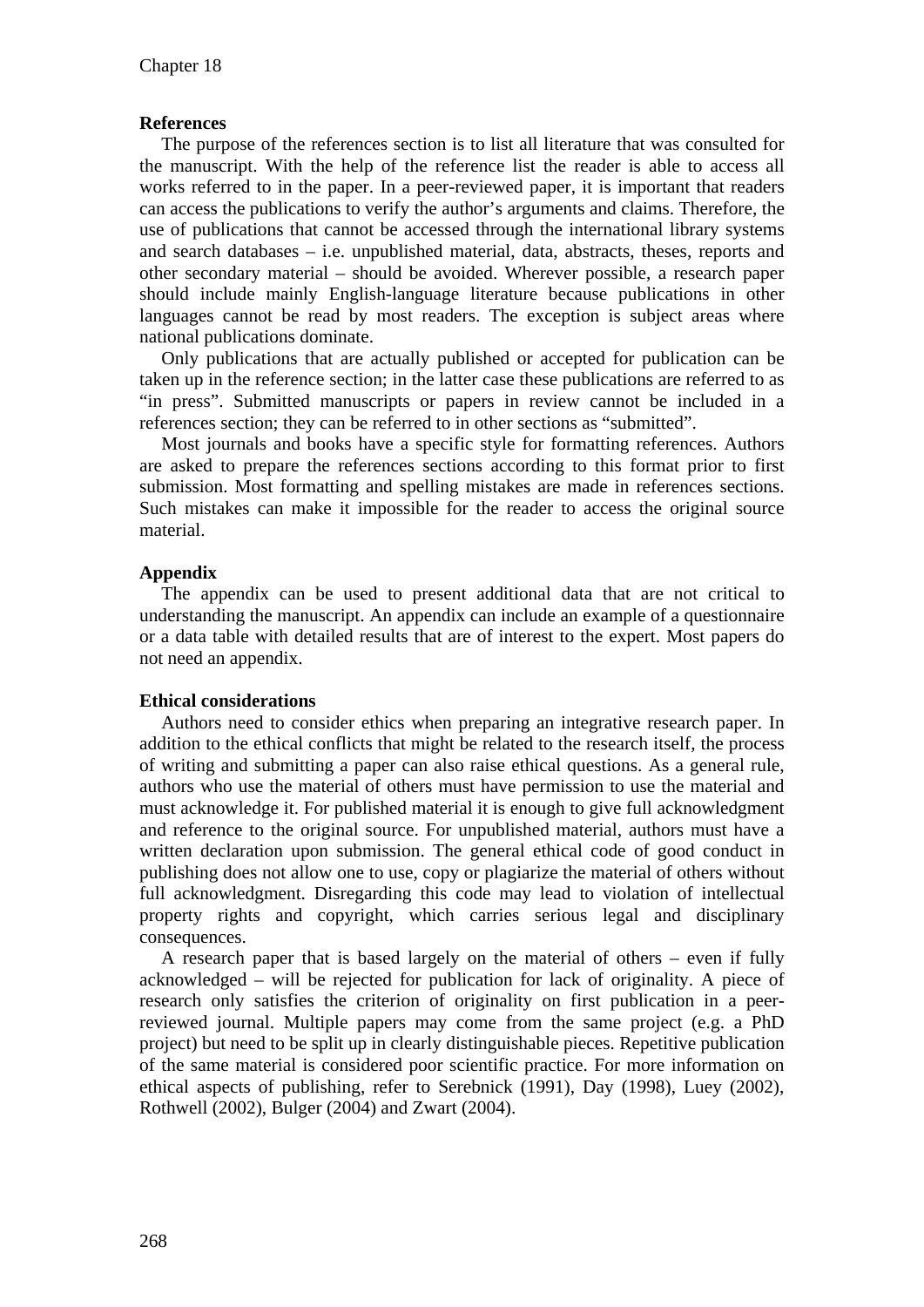#### **Author guidelines and submission**

Each journal and book publication provides potential authors with manuscript submission guidelines (see journal volumes or journal websites for guidelines). These guidelines include information on the paper's structure but also on the length and format of references, tables and figures. Authors are asked to follow these guidelines strictly because proper formatting will help the editors, referees and publishers speed up the evaluation and publication process. Editors receive many manuscripts and authors cannot expect that good science will be published regardless of a manuscript's formatting. It is most likely that manuscripts not formatted according to the guidelines will be sent back to the authors for reformatting before being further processed or rejected. Thus preparing the manuscript according to the author guidelines saves time and avoids trouble. A useful and detailed guide to manuscript formatting is the handbook on scientific style and format by the Council of Biology Editors (2002).

We strongly recommend giving an advanced draft of the manuscript to experienced colleagues for proofreading and further comments. To improve the style and language of the paper, refer to the classic style guide by Strunk and White (4th ed. 2000). Additionally, we recommend that non-native English speakers give the manuscript to a native speaker or professional language service to correct and refine the language before submission.

Every manuscript submission is accompanied by a cover letter that gives the editor all necessary information on the manuscript and authors (affiliation and contact addresses). Additionally, the cover letter should state that the manuscript is (i) original work carried out by the authors; (ii) has not been published before; (iii) is not being considered for publication elsewhere at the same time; and (iv) all research done by others is fully acknowledged. Violation of any one of these criteria leads to rejection of the manuscript or more serious sanctions.

# **Editorial and review process**

#### **Role of publisher, editor and referee**

In addition to the authors, three more agents are involved in the preparation and publishing of a paper: the editor, the referees (also called reviewers) and the publisher. While editors and referees are researchers themselves, the publisher is in most cases a commercial enterprise.

The *editor* mediates between the author, the referees and the publisher. Editors are sometimes considered to be the gatekeepers of science because they decide whether a paper will be published or not. However, editors work in favour of authors, not against them. They are interested in publishing high-quality manuscripts and offer their services to help authors improve their papers. Editors also have the role of safeguarding the quality of their publications. The editor screens and reads incoming manuscripts for their suitability for publication and selects referees. The editor's main tasks are thus quality control of published manuscripts as well as of the editing, reviewing and publishing process. The editor safeguards the fairness of the whole publication process until the paper goes to print. These tasks include all communication with authors, referees and the publishing house. For more information on the role and views of editors, refer to McGinty (1999), Stehbens (1999) and Lampert (2004).

The *referees* evaluate the scientific quality of a manuscript and suggest further improvements. They are experts in the research field of the paper under review. Their evaluation assists the editor in deciding whether to accept or reject a paper. Referees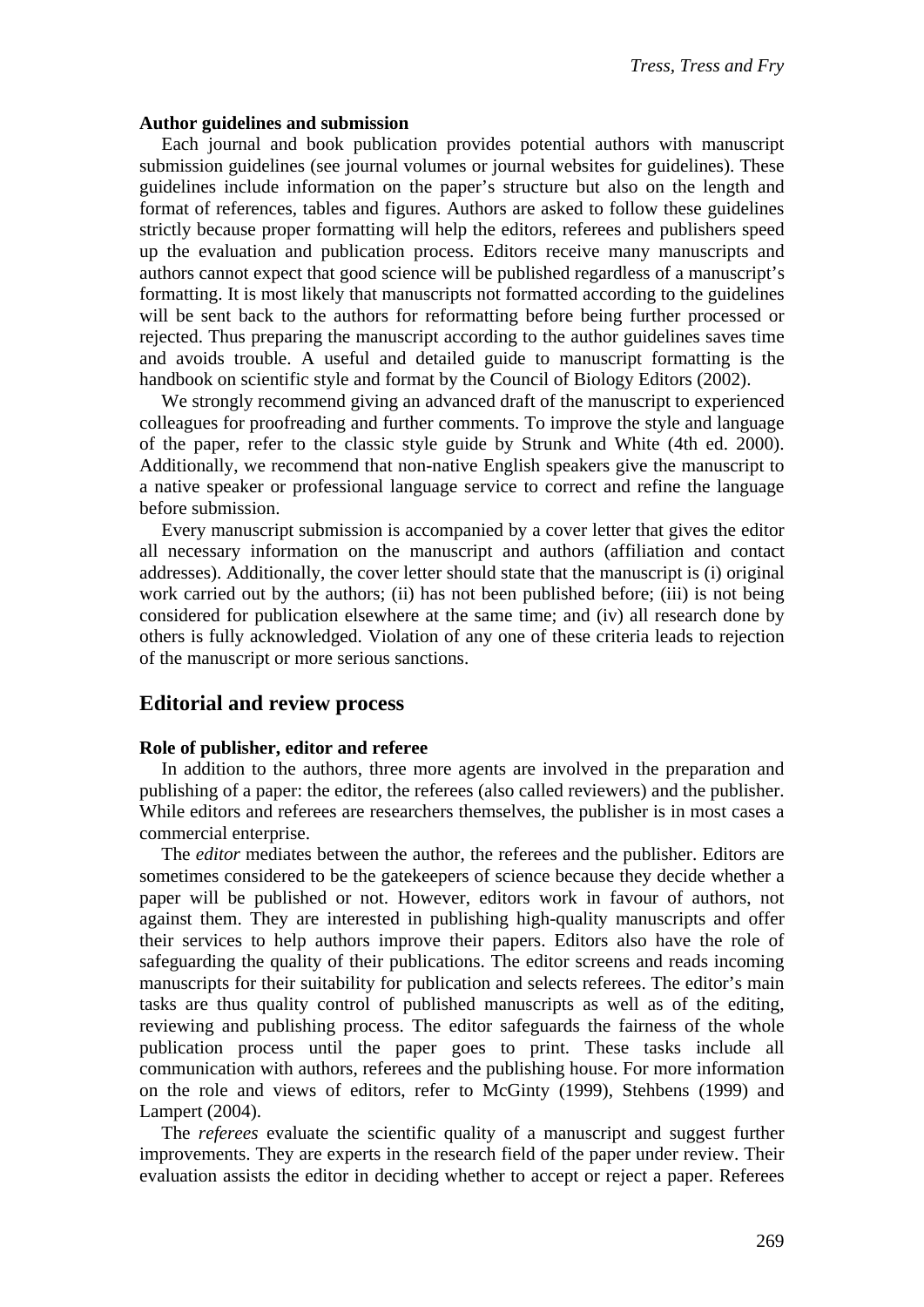for integrative research papers may come from different subject areas to cover the different disciplinary aspects. Referees may be members of a journal's editorial advisory board or book series or they may be selected based on their expertise in a specific field, evidenced by several peer-reviewed publications of their own. Editors expect referees to give constructive, helpful and insightful comments on the manuscripts. Reviewers need to be open and respectful of the authors' views even when they differ from their own. For more information on the tasks of referees, refer to Forscher (1965) and Smith (1990).

The *publisher*'s involvement starts when a paper is accepted for publication and handed over to the publisher for print. The tasks are not only advertising and marketing of the journal or book where the paper is published, indexing of papers in electronic databases, safeguarding the paper's copyright, but also ensuring that future researchers will have access to the published paper. Since most journal papers are electronically available, guaranteeing access to these electronic files has become a huge challenge for publishing houses because file formats are changing rapidly. Publishers cooperate with libraries and offer search engines and databases for effective and easy access to published material. Finally, the name and reputation of a publishing house influences recognition of a publication.

#### **Peer-review process**

The process of evaluating a manuscript by external and independent experts, peers of the author, is called the peer-review process. The peer-review process is directed and controlled by the editor. The process differs among individual journals and among journals and books. We therefore present the steps in the editorial and review process that are roughly the same for all publication media (see Figure 3). For more details on the discussion about the peer-review process, refer to Dalton (1995), Day (1998), Stehbens (1999), van Rooyen (2001), Weller (2001), Rowland (2002), Hojat et al. (2003), Williamson (2003), Davidoff (2004), Harrison (2004) and Mulligan (2004).



Figure 3. Main steps in the editorial and review process

The first step is the *pre-selection* in the editorial office. At this stage, the manuscript is screened in the editorial office to determine whether the manuscript fulfils the formal guidelines for manuscript preparation and submission (see 'Author guidelines' section above). If the manuscript meets these requirements it is read and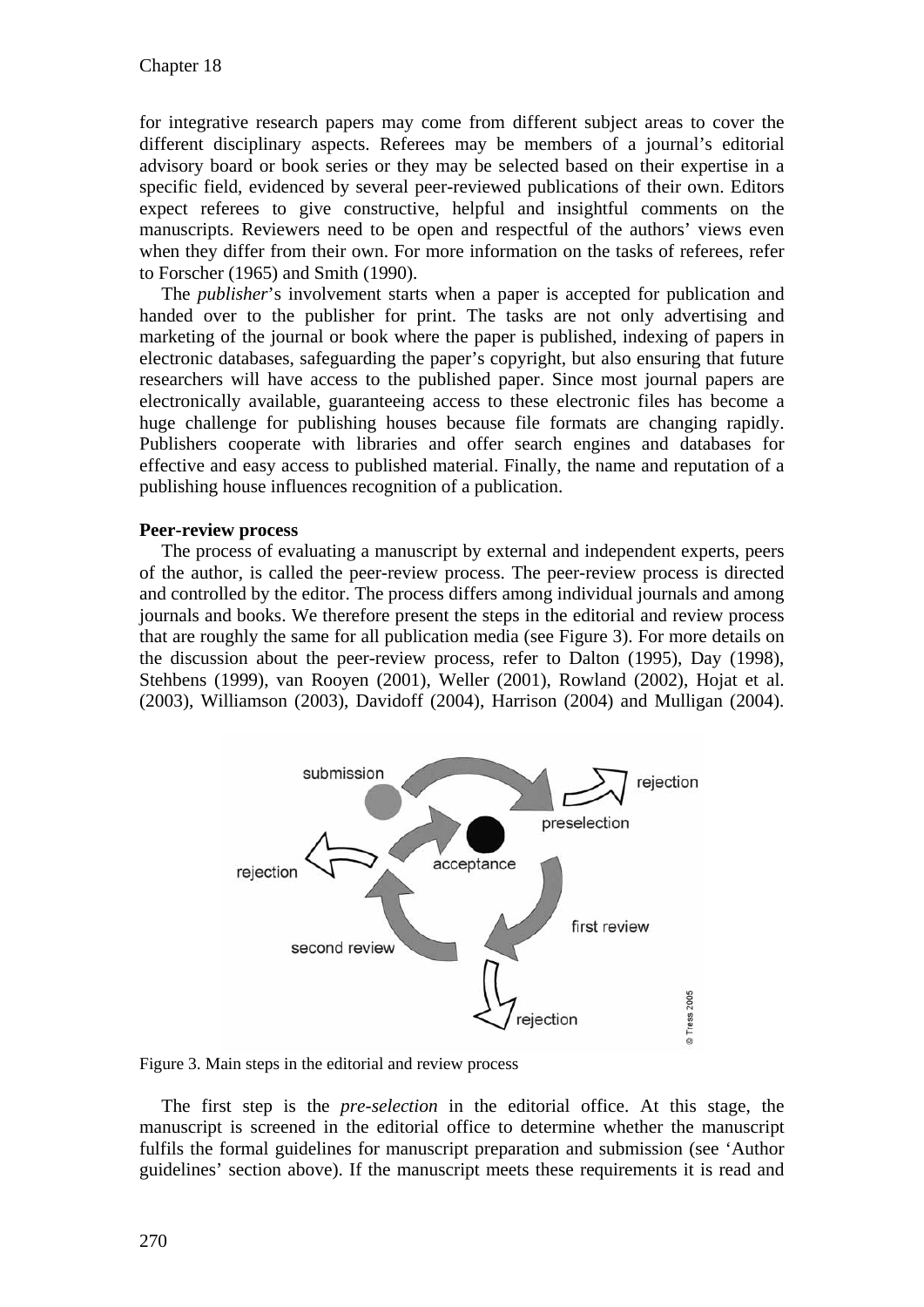the editor decides whether the paper falls within the scope of the journal or book series. Provided the manuscript is within the scope, the editor evaluates whether the manuscript is a new and original contribution, relevant for an international audience, and of sufficient scientific quality to pass the review process and come up to publishing standard. If the manuscript fulfils these criteria it is sent to reviewers. If not, the manuscript is returned to the author or rejected. Usually, about 20% to 40% of all manuscripts are rejected at this stage (largely depending on journal and subject area).

Once a manuscript enters the second stage, the *first review round*, the editor usually selects two or three referees and sends them the manuscript for review. Different types of review processes are applied by journals and book series. Open refereeing means that authors know the names of referees and vice versa. Half-open refereeing means that the referees know the names of authors of papers they review but the authors do not know the names of the referees. Double-blind refereeing keeps the names of authors and referees confidential; only the editorial office knows the names of both parties. In a double-blind review process, manuscripts and review reports are made anonymous. The double-blind review process is the most common. After reviewing the manuscript, referees make a recommendation to the editor as to how to proceed. If it does not need further changes, the reviewer recommends acceptance as it is. If the manuscript needs changes, the reviewer suggests either minor or major revisions. Minor revisions include only small editorial revisions and corrections that might require half a day or a maximum of a few days additional work for the author. Major revisions require substantial changes to the manuscript structure, state-of-the-art overview, data analysis, discussion or other changes that are more time-consuming. Referees may also suggest rejection of the manuscript. Once the referees return the evaluation report to the editorial office, the editor decides what to do next. Papers may be rejected after the first review round but most papers require minor or major revisions and are returned to the authors. Papers are seldom accepted with minor revisions, and acceptance without any further revision is rare.

After the authors revise their manuscript and resubmit it to the editorial office, there is a *second review round*. For papers that required minor changes, the editor looks at the revised manuscript and assesses whether the requested changes were successfully implemented. If yes, the manuscript may be accepted. If major revisions were requested, the manuscript is sent out to referees again and they re-evaluate the quality of the paper. If necessary, the manuscript is sent back to the authors for another round of minor or major revisions. Usually, no more than two review rounds take place.

The last stage in the process is the *editorial decision* to accept or reject after the last review and revision round. If the manuscript is now up to publication standard it is accepted. If this is not the case, the manuscript is rejected.

#### **Review criteria**

The review criteria to assess manuscripts in the peer-review process vary from publication to publication. However, we present criteria that are usually applied for publications in the landscape research field, as follows:

- Is the manuscript within the scope of the journal/book series?
- Is it a new and original contribution or has it been published elsewhere?
- Is the author aware of, and does the paper present, an overview of the state of the art for this particular subject?
- Is the title informative and in accordance with the manuscript's content?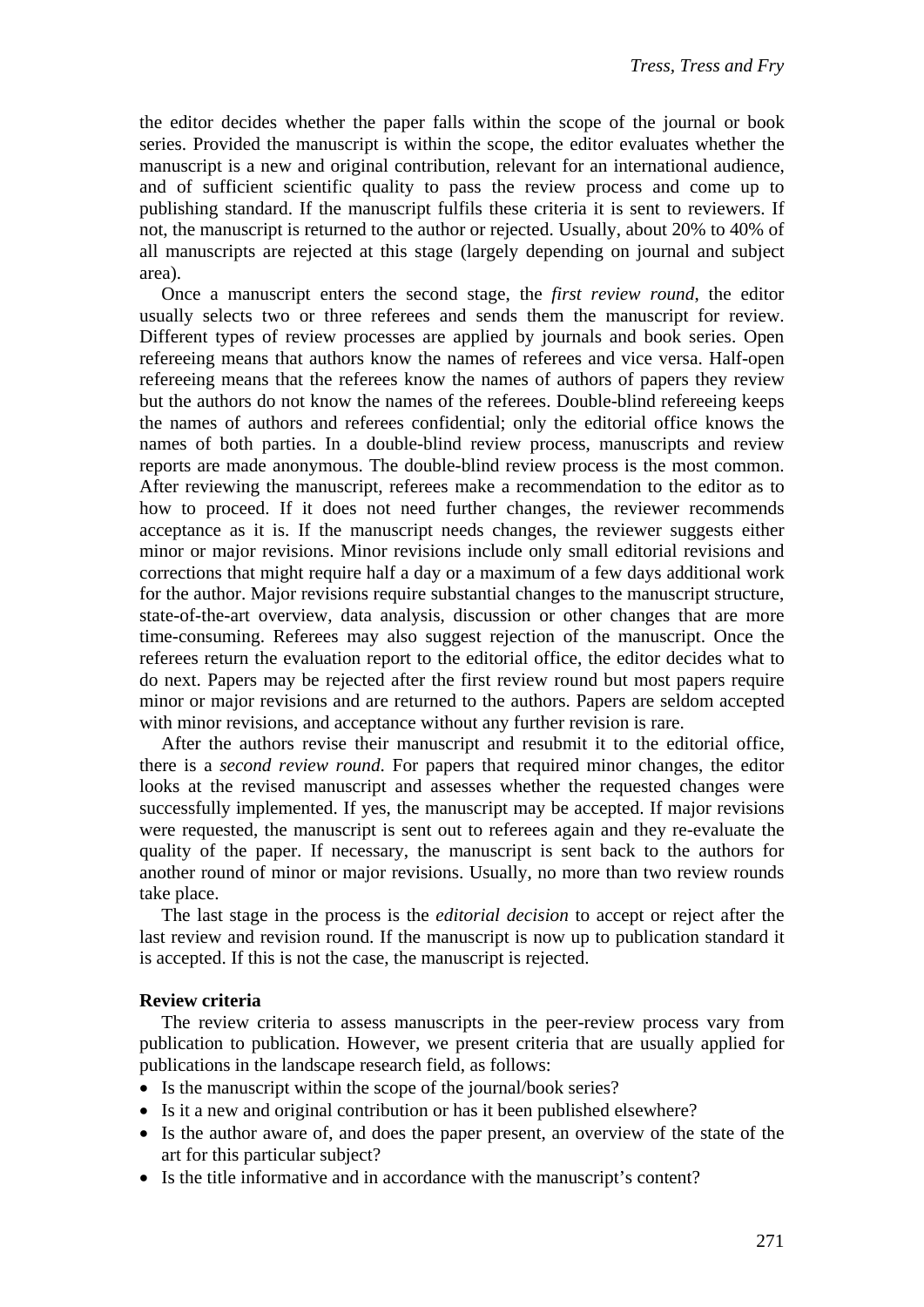- Is the abstract informative and can it stand alone?
- $\bullet$  Are the keywords informative?
- Does the manuscript present a clear statement of objective?
- Are the research methods clearly presented?
- $\bullet$  Is the organization of results satisfying?
- $\bullet$  Are the interpretations sound?
- Are the conclusions justified by the results presented in the manuscript?
- $\bullet$  Is the paper's length appropriate?
- $\bullet$  Are the illustrations and tables appropriate and necessary?
- Are references international and complete?
- $\bullet$  Is the quality of the English sufficient?

We recommend checking a manuscript against these criteria before submitting it to an editorial office.

# **What most papers do wrong**

There are many reasons why a manuscript is rejected in the editorial and review process. However, we have identified several problems that appear frequently. Rejection happens when a paper (i) is submitted too early, at a stage when the research is not finished; (ii) does not present clear objectives for the study; (iii) lacks methods, or they are insufficiently explained; (iv) does not clearly indicate its purpose (i.e. review paper, discussion paper, research paper); (v) is of little relevance to an international readership; (vi) does not demonstrate awareness of what has been done internationally in the field; and (vii) is written in sub-standard English. Most of these problems can be addressed before manuscript submission.

# **Contact between authors, editors and referees**

An important aspect in the editorial and review process is the communication between authors, editors and referees. Refereeing and editing can be regarded as a free service offered by research colleagues. Most do not get paid for it and hardly receive any reimbursements for expenses. The editor and the referees spend many hours of work on each paper. Therefore, it is highly important for authors to make it as easy as possible for editors and referees to do their job. Sticking to the guidelines is rule number one. Being patient is rule number two. Editors and referees aim to handle manuscripts as quickly as possible without being superficial in their judgments. Editors and referees know the importance of a manuscript for an author, but authors need to be aware that editors and referees deal with many manuscripts at the same time. It is helpful for both sides to handle the communication process in a friendly and relaxed manner. This attitude usually characterizes all communication between authors, editors and referees.

# **Revision process**

Most authors receive their manuscript back from review with a request for revisions. Unfortunately, authors sometimes decide to withdraw their paper from publication at this stage because they feel discouraged when their manuscript needs major revisions. Receiving a request for revision should be seen as an encouraging signal. The paper is of interest to the journal or the book but needs improvement. Editors allow revisions and resubmission within a certain time frame (usually between two and three months), depending on the amount of revision needed. When returning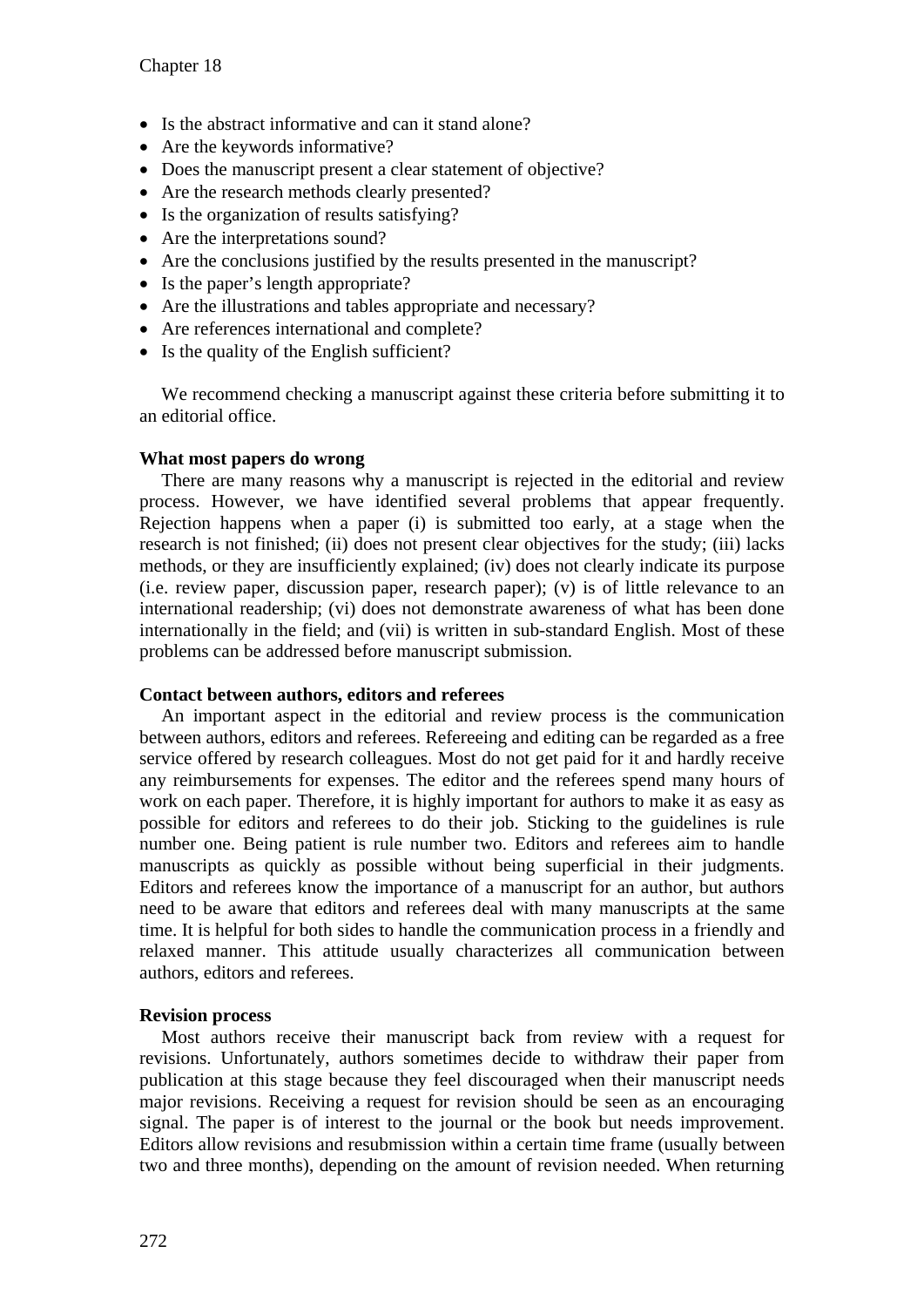the revised manuscript to the editorial office, authors are asked to enclose a detailed letter informing the editor how they have addressed the requested changes. The better the response letter, the easier it is for the editor to make a decision about the revised manuscript. We strongly recommend addressing all comments of the referees and editors in the response letter. The changes requested by referees are no 'wish list' where authors can pick out the suggestions that seem most relevant to them. All requested changes must be addressed in a serious manner even if authors do not agree with a reviewer's comments.

# **Acceptance and rejection**

A decision about acceptance or rejection is only made at the end of the peer-review process. In almost all cases the decision is final and will not be changed. Rejections are not an evaluation of the author but of the manuscript that has been submitted. Therefore, a rejection should not discourage authors from revising the manuscript or preparing and submitting a new manuscript.

Once a paper has finally been accepted for publication, it is time to celebrate success! The final manuscript will be transferred from the editor's to the publisher's office, and authors will receive proofs before the paper is finally printed.

# **Concluding recommendations and preparation checklist**

We encourage young researchers and PhD students involved in integrative landscape research to plan for peer-reviewed publications from their projects. It will help to demonstrate the achievements of integrative landscape research to a broader audience and significantly contribute to the researcher's career development. We recommend using this paper's guidelines when preparing an integrative research paper. In closing, we present a checklist that can be used as a last control before submitting an integrative research paper to an editorial office.

#### **Checklist**

Is/does the manuscript:

- $\Box$  Report on research that is finished?
- $\Box$  Formatted according to guidelines for authors?
- □ Within the scope of the journal/book series?
- □ A new and original contribution?
- Present a relevant issue for an international audience?
- **Present and answer a research question?**
- □ Have a clear and easy-to-follow structure?
- Give an overview of the state-of-the-art internationally?
- $\Box$  Explain the methodology used in the research?
- $\Box$  Explain the integrative character of the research?
- $\Box$  Describe the means of realizing integration in the research project?
- Been proofread by colleagues and a native English speaker?
- Acknowledge all research and help derived from others?

If the answers to all these questions are "yes", prepare a submission letter. Authors who have succeeded once in publishing an integrative research paper in a peerreviewed journal or book know that it gets easier every time.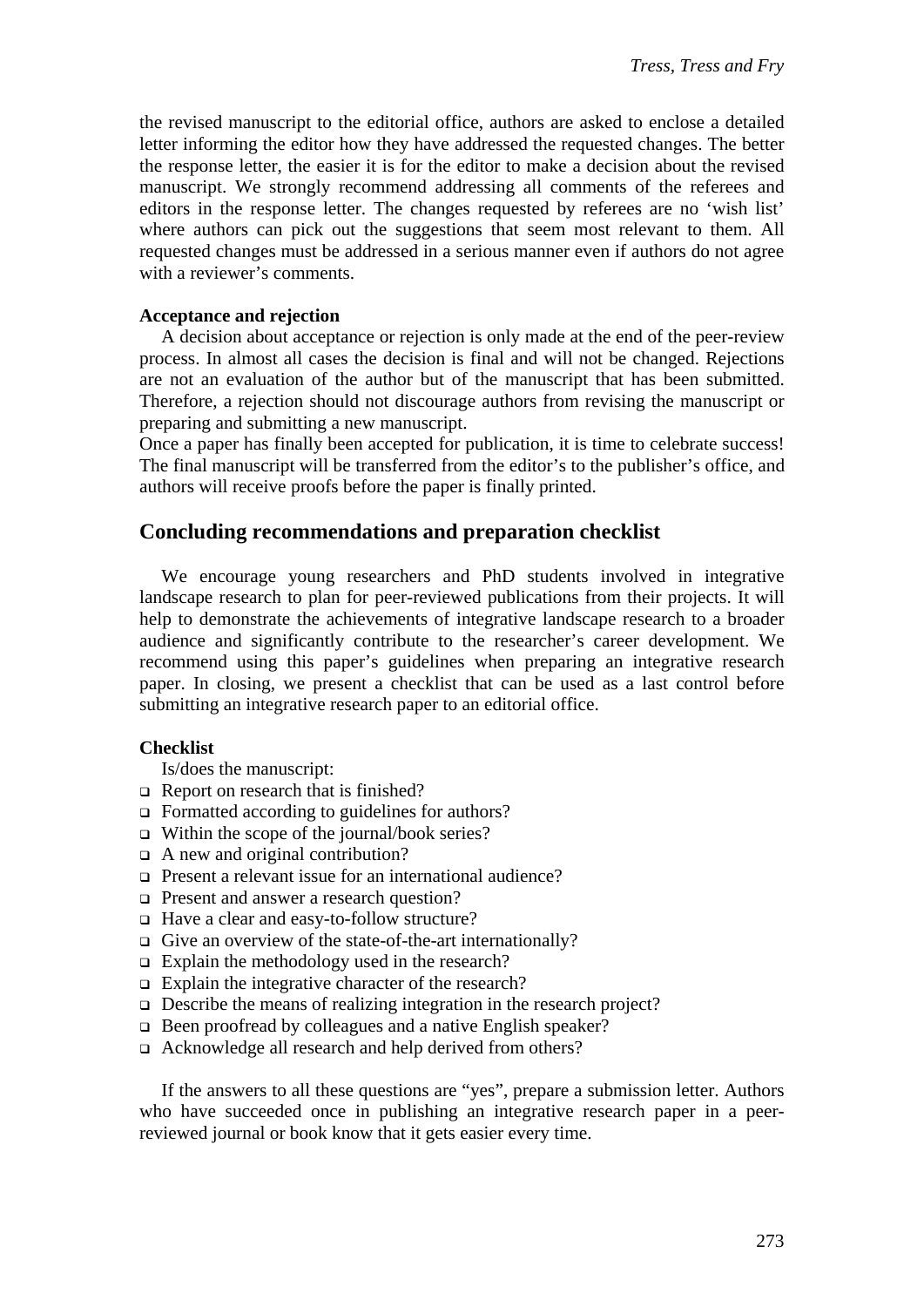# **Acknowledgements**

Thanks to Janine Perron for editing this chapter.

# **References**

- Booth, V., 2003. *Communicating in science: writing a scientific paper and speaking at scientific meetings*. 2nd edn. Cambridge University Press, Cambridge.
- Bruce, A., Lyall, C., Tait, J., et al., 2004. Interdisciplinary integration in Europe: the case of the fifth framework programme. *Futures, the Journal of Forecasting Planning and Policy,* 36 (4), 457-470.
- Bulger, R.E., 2004. The responsible conduct of research, including responsible authorship and publication practices. *In:* Korthals, M. and Bogers, J. eds. *Ethics for life scientists*. Springer, Dordrecht, 55-62. Wageningen UR Frontis Series vol. 5. [http://library.wur.nl/frontis/ethics/04a\_bulger.pdf]
- Council of Biology Editors, 2002. *Scientific style and format: the CBE manual for authors, editors, and publishers*. 6th edn. Cambridge University Press, Cambridge.
- Dalton, M.S., 1995. Refereeing of scholarly works for primary publishing. *Annual Review of Information Science and Technology,* 30, 213-250.
- Davidoff, F., 2004. Improving peer-review: who's responsible? *British Medical Journal,* 328, 657-658. [http://ebm.vanderbilt.edu/pdf/peer%20review.pdf]
- Day, R.A., 1998. *How to write & publish a scientific paper*. 5th edn. University Press, Cambridge. Oorspr. uitg.: Phoenix, AZ: Oryx, 1979
- Forscher, B.K., 1965. Rules for referees. *Science,* 150 (3694), 319-321.
- Fry, G., Tress, B. and Tress, G., 2004. The potential and limitations of integrated grassland research. *In:* Lüscher, A., Jeangros, B., Kessler, W., et al. eds. *Land use systems in grassland dominated regions: proceedings of the 20th general meeting of the European Grassland Federation, Luzern, Switzerland, 21-24 June 2004*. vdf Hochschulverlag AG an der ETH Zürich, Zürich, 1157-1167. Grassland Science in Europe no. 9.
- Fry, G., Tress, B. and Tress, G., 2005. PhD students and integrative research. *In:* Tress, B., Tress, G., Fry, G., et al. eds. *From landscape research to landscape planning: aspects of integration, education, and application*. Springer, Dordrecht, this volume, chapter 14. Wageningen UR Frontis Series vol. 12. [http://library.wur.nl/frontis/landscape\_research/14\_fry.pdf]
- Fry, G.L.A., 2001. Multifunctional landscapes: towards transdisciplinary research. *Landscape and Urban Planning,* 57 (3/4), 159-168.
- Gustavii, B., 2003. *How to write and illustrate a scientific paper*. Cambridge University Press, Cambridge.
- Harrison, C., 2004. Peer review, politics and pluralism. *Environmental Science & Policy,* 7 (5), 357-368.
- Hojat, M., Gonnella, J.S. and Caelleigh, A.S., 2003. Impartial judgement by the "gatekeepers" of science: fallibility and accountability in the peer review process. *Advances in Health Sciences Education,* 8 (1), 75-96.
- Jakobsen, C.-H., Hels, T. and McLaughlin, W.-J., 2004. Barriers and facilitators to integration among scientists in transdisciplinary landscape analyses: a crosscountry comparison. *Forest Policy and Economics,* 6 (1), 15-31.